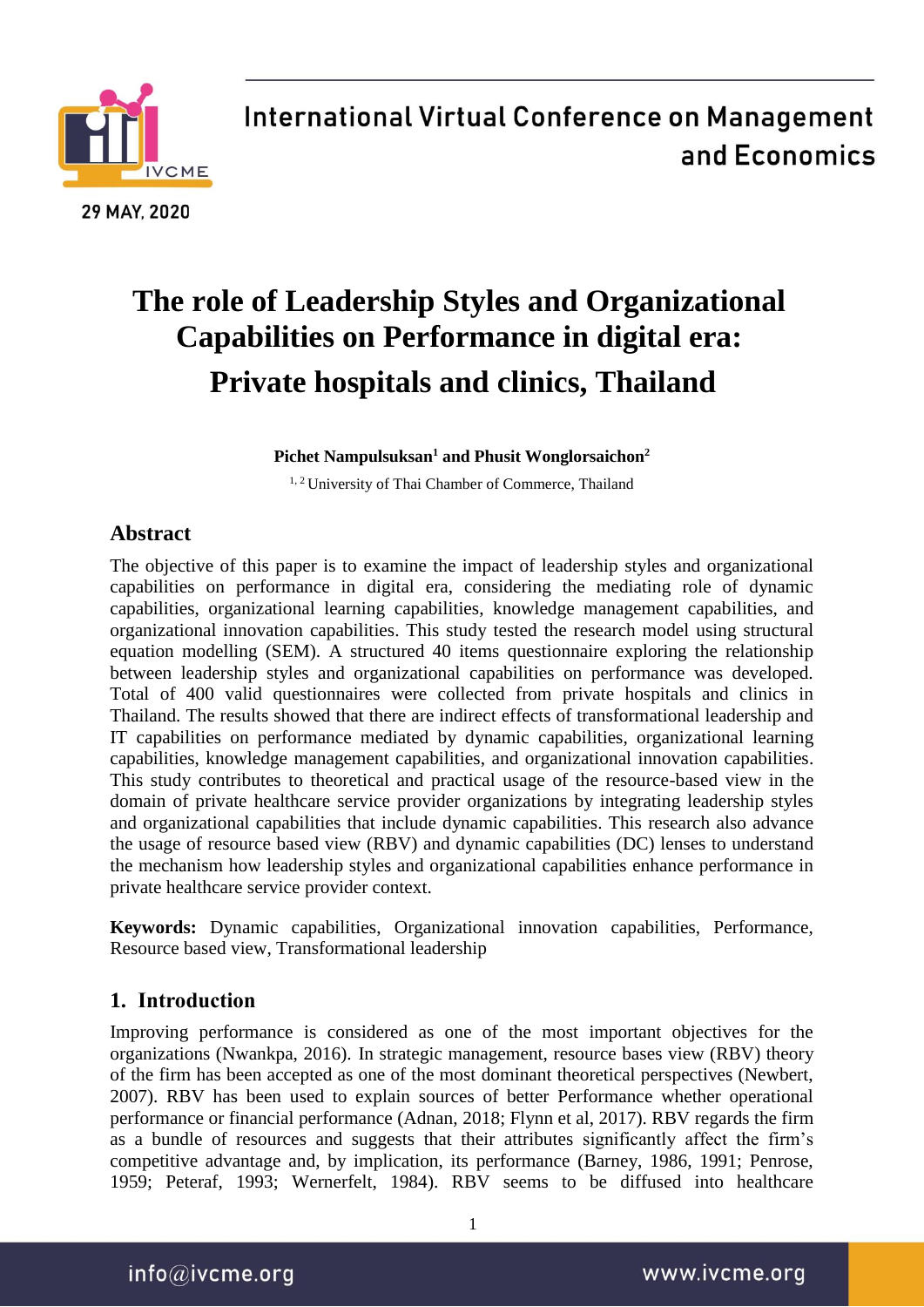

#### 29 MAY, 2020

organization as a promising theory for healthcare management (Ferlie, 2014). RBV's use in healthcare management that are empirically tested is limited.

In digital era, digital technologies have influenced how business operate. Greater numbers of companies are trying to leverage digital technologies to compete and perform by adapting, transforming, and creating new organizational capabilities. Maintaining performance in digital era according to RBV faced a new challenge as the existing theory was not be compatible with rapidly changing or dynamic environment. Dynamic capabilities (DC) extend beyond resource based view of the firm (RBV) and emphasize on capabilities that can modify the resources to increase the firm's strength to cope with changing environment. RBV or DC's use in digital era for healthcare sector is even more scarce in the literature. Applying RBV and exploring the mechanism of how RBV can explain the sources of firm performance in digital era for healthcare sector is an area of interest not only to academics but practitioners.

Hospital business in Thailand has been considered the prominent and competitive sector. In Thailand, healthcare sector accounted for 3.56%, 3.8%, and 4% of national GDP in 1994, 2012, and 2017 respectively (Tangcharoensathien, 2000; Krungsri research, 2019). Thailand has low cost of medical care, good quality, and the hub of travel and aviation which support medical tourism. Thailand also has adequate size of population and increasing aging population that support the cost reduction of medical and management expenses. To seize the opportunities and adapt to digital era, healthcare sector has to manage, integrate, and renew their resources and capabilities. Alike other industries, this sector struggle to adapt and survive in digital era

This study focus on the factors that may be the sources of performance in digital era by using RBV theory. The mechanism or structural paths of how these factors interact or align is explored and confirmed. These factors are leadership styles (transformational leadership and transactional leadership), IT capabilities, dynamic capabilities, organizational learning capabilities, knowledge management capabilities, and organizational innovation capabilities. Limited studies have empirically tested the relationship between these organizational capabilities and performance in digital context.

This study contributes to theoretical and practical usage of the resource-based view and dynamic capabilities approach in the domain of private healthcare service provider organizations. This research also advance the usage of RBV and DC lenses to understand the mechanism how organizational capabilities enhance performance in private healthcare service provider context.

### **2. Theoretical background, research framework, and hypotheses**

#### **2.1 Theoretical background**

Resource based view (RBV) assumes that the firm can create long term sustainable competitive advantage by leveraging their internal resources which are heterogeneous, rare, non-substitutable, and inimitable to implement value-creating strategy that cannot be easily duplicated by competing firms (Barney, 1991). The static nature of Barney's (1991) RBV

info@ivcme.org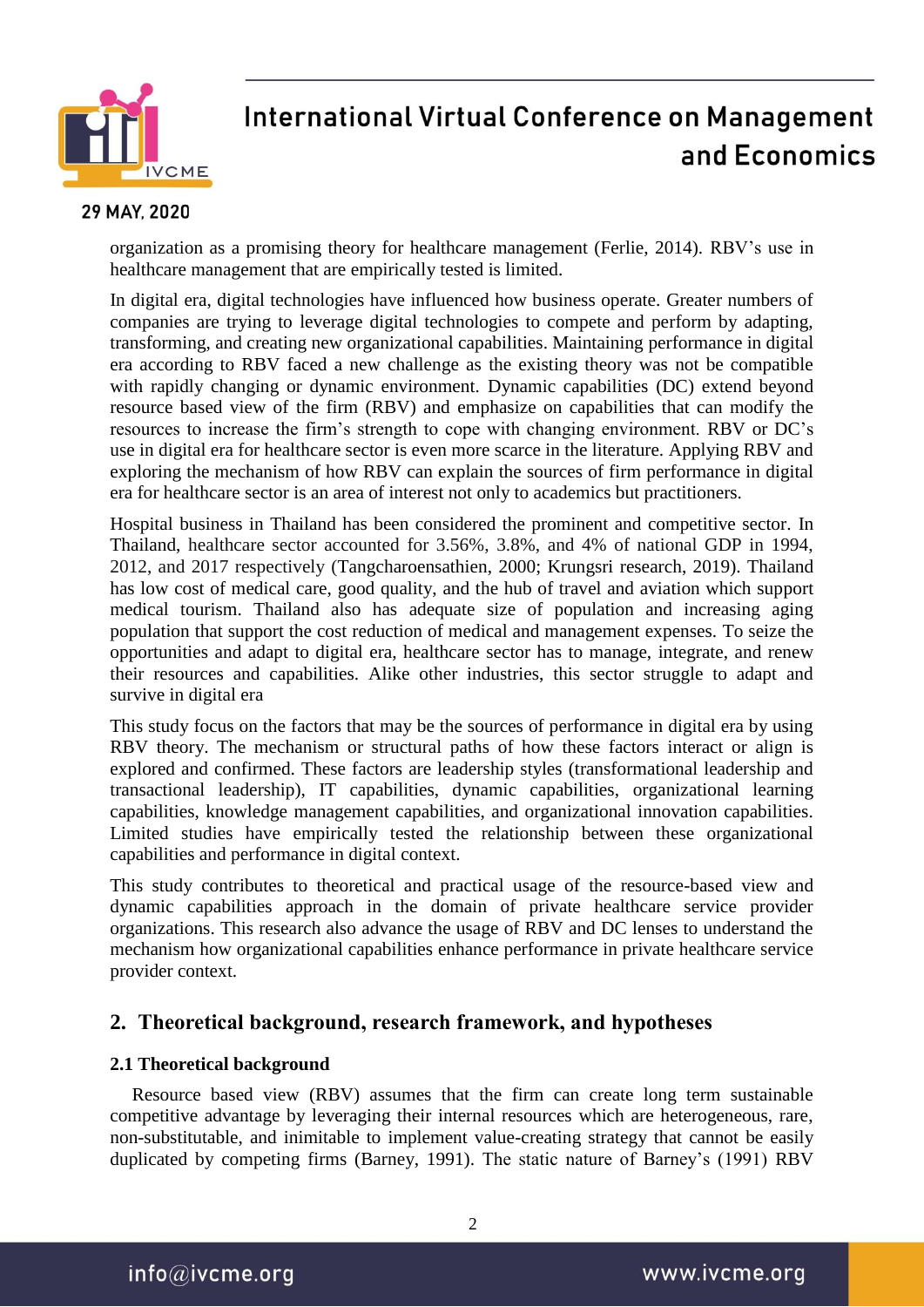

#### 29 MAY, 2020

over time is one of the primary critiques. Firm resources comprise of all assets, capabilities, firm attribute, organizational processes, knowledge, information, etc.

IT capabilities or IT competency is defined as how the firm use technologies to manage its information effectively. While IT is the generic terms used to refer to computer, telecommunications, programs, etc (Tippins and Sohi, 2003). There has been a mind-set shift from IT process view to IT capability view in literatures. IT capability or IS capability approach has become more common than traditional strategic information system approach (Carcary, 2016). Based on resource based view theory of the firm, most researchers classified IT capabilities or IT competency into three dimensions : IT knowledge, IT operation, and IT infrastructure.

Transformational leadership is defined as a leadership approach that causes change in individuals and social systems. In its ideal form, it creates valuable and positive change in the followers with the end goal of developing followers into leaders. The foundation of transformational leadership rests on what Bass and Avolio (1994) refer to as the four I's of transformational leadership, which comprise three factors (Avolio and Yammarino, 2002; Avolio et al., 1999; Bass, 1988; Bycio et al., 1995): idealized influence/inspirational motivation, intellectual stimulation and individualized consideration.

Transactional Leadership, also known as managerial leadership, focuses on the role of supervision, organization, and group performance; transactional leadership is a style of leadership in which the leader promotes compliance of his followers through both rewards and punishments. Unlike Transformational leadership, leaders using the transactional approach are not looking to change the future, they are looking to merely keep things the same. These leaders pay attention to followers' work in order to find faults and deviations. This type of leadership is effective in crisis and emergency situations, as well as when projects need to be carried out in a specific fashion. Bass (1990) has denoted that transactional leadership can be characterized by 2 elements : contingent rewards and management by exception.

Organizational capabilities refer to the ability of an organization to utilize resources and perform coordinated task in order to achieve a particular end result or performance (Helfat and Peteraf, 2003). Organizational capabilities can be classified into operational capabilities and dynamic capabilities (Helfat ,2003).

Dynamic capabilities are defined as the firm's ability to integrate, build, and reconfigure external and internal competences to cope with dynamic market or rapidly changing environment (Teece et al. ,1997). Dynamic capabilities are a group of identifiable and specific processes, paths, and positions. These include integration/coordination, structural assets, reconfiguration and transformation, path deficiency, product development, strategic decision making, alliancing, knowledge creation, etc. (Eisenhardt & Martin, 2000).

Organizational learning refers to the capacity or processes within a firm enabling the acquisition of, access to and revision of organizational memory, thereby providing directions for organizational action (Robey et al., 2002). Huber (1991) elaborated each of the components of organizational learning as follows. Knowledge acquisition is the development or creation of skills, insights, and relationships. Knowledge sharing is the dissemination of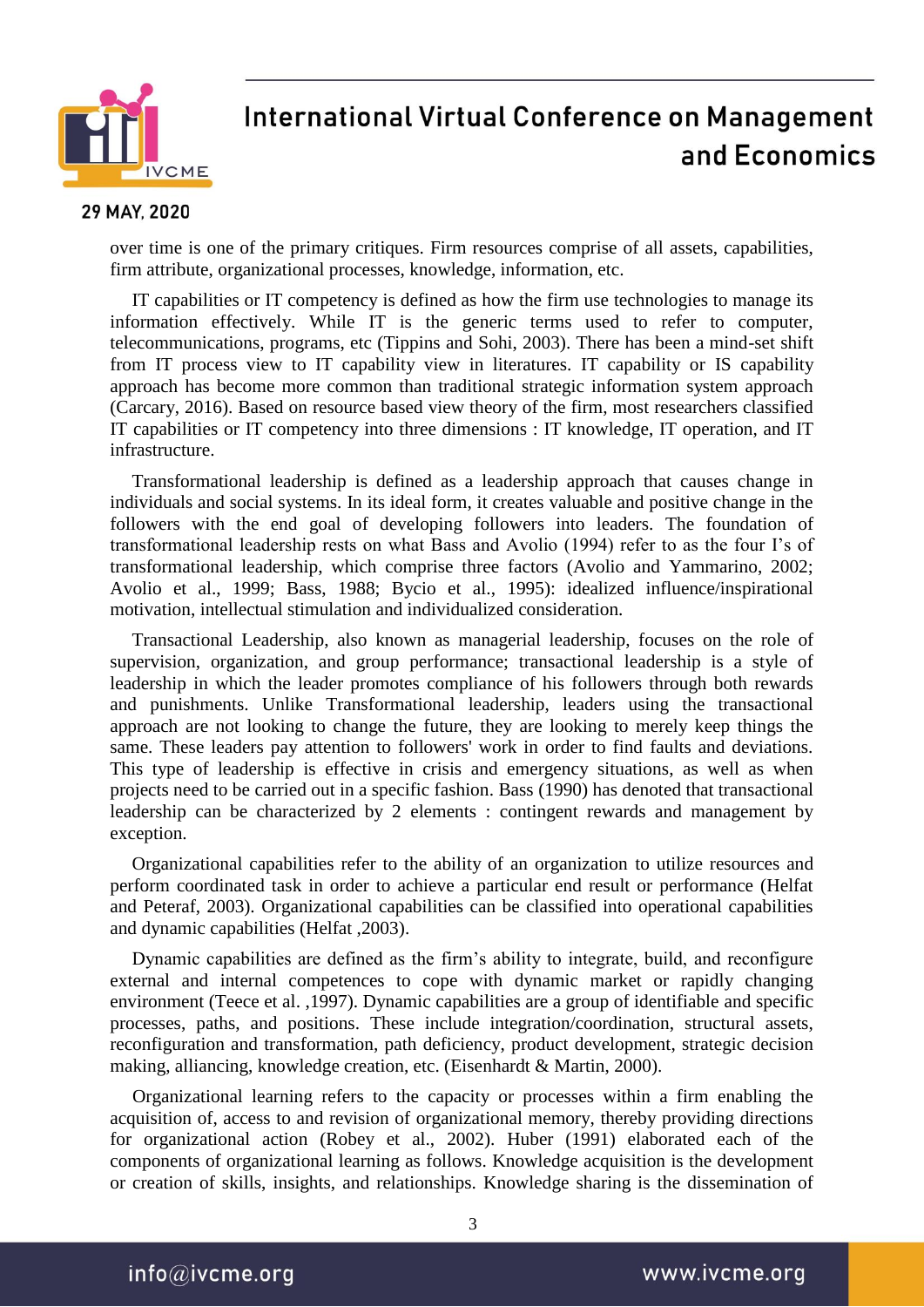

#### 29 MAY, 2020

knowledge to others. Knowledge utilization is the integration of the learning so that it is assimilated, broadly available, and can also be generalized to new situations.

Knowledge management is defined as a discipline with the objectives of promoting knowledge growth, knowledge communication, and knowledge preservation within an organization (Steels, 1993). Gold, Malhotra, and Segars (2001) pointed out that KMC consists of knowledge infrastructures and knowledge management (KM) processes. Knowledge infrastructure includes technology, structure, and culture; while KM processes include the organizational capabilities of knowledge acquisition, conversion, application, and protection.

Innovation capabilities is defined as "the potential to generate new ideas, identify new market opportunities and implement marketable innovations by leveraging on existing resources and capabilities" (Hii and Neely, 2000, p. 5). Regarding the components of innovation capabilities, Adler and Shenbar (1990) stated that innovative capability is defined as: (1) the capacity of developing new products satisfying market needs; (2) the capacity of applying appropriate process technologies to produce these new products; (3) the capacity of developing and adopting new product and processing technologies to satisfy the future needs; and (4) the capacity of responding to accidental technology activities and unexpected opportunities created by the competitors.

Competitive advantage is a relative performance of competitors in a specific market environment. Competitive advantage typically refers to superior financial performance which can be described as value creation or above normal returns (Winter 1995; Peteraf and Barney, 2003). In this study, we use the term "performance" which is comprehensive and measurable as a dependent factor.

#### **2.2 Research framework**

Building on the background literature discussed above, Figure 1 illustrate the research model. The study proposed that leadership styles (transformational leadership and transactional leadership) and IT capability have indirect effect on firm performance through the mediating effect of dynamic capabilities, organizational learning capability, and knowledge management capability which in turn effect organizational innovation capabilities and firm performance respectively. The specific hypotheses are discussed below.



#### *Figure 1: Research Model*

 $info@$ ivcme.org

www.ivcme.org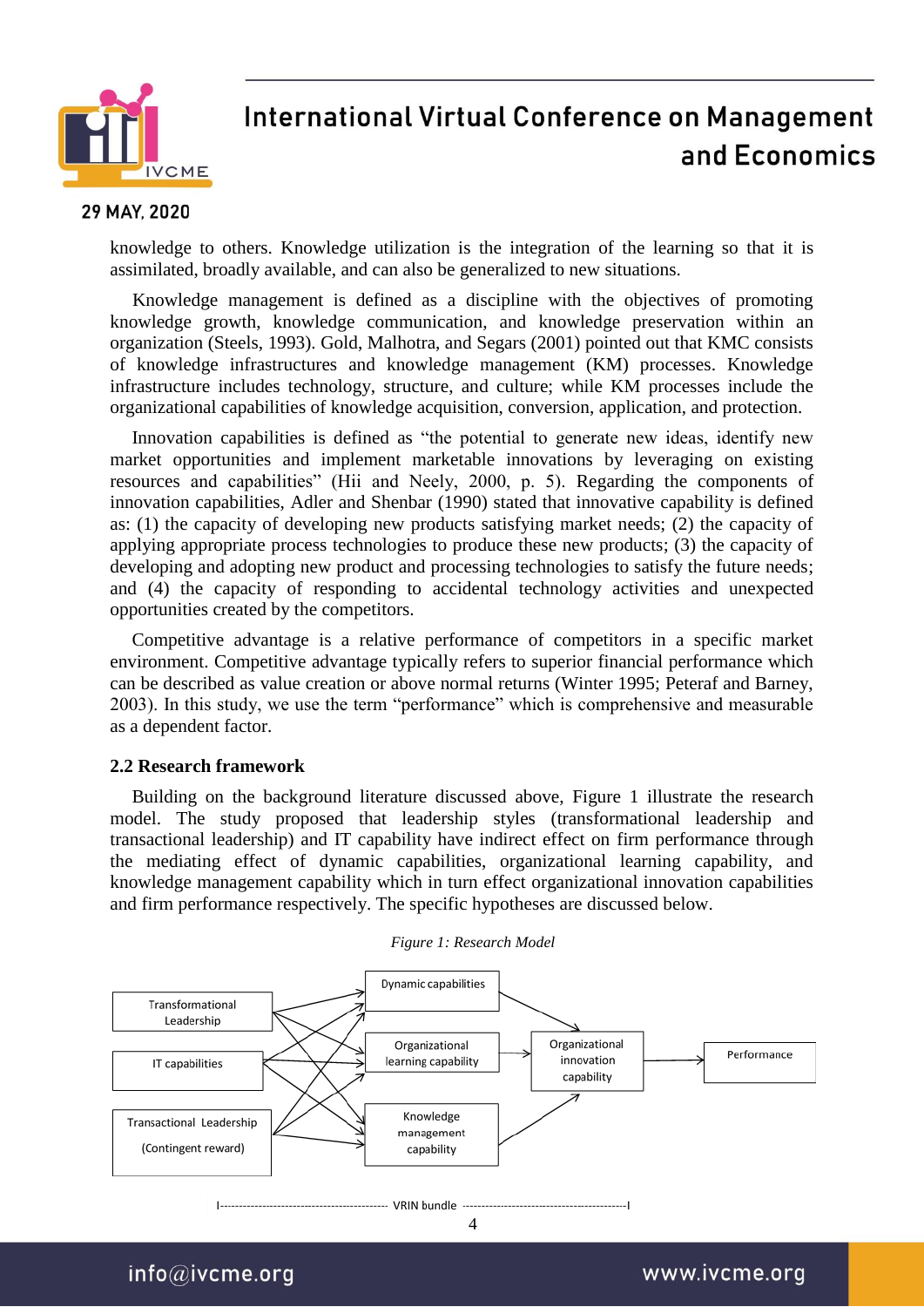

29 MAY, 2020

### **2.3 Hypothesis**

Both transactional (contingent reward) and transformational leadership styles are found to be positively associated with dynamic capabilities (sensing, seizing and reconfiguration), directly and indirectly (Lopez-Cabrales, 2017). Therefore, we propose that :

H1: Transformational leadership have positive impact on dynamic capabilities

H2: Transactional leadership (contingent reward) have positive impact on dynamic capabilties

Transformational leadership had a strong and significant influence on organizational learning which in turn affect organizational innovation and performance respectively (Aragon-Correa, J. A., 2005; Garcia-Morales, 2007). Noruzy (2012) had studied the relationship between transformational leadership, organizational learning, knowledge management, organizational innovation and performance in Iranian manufacturing firms. It was found that transformational leadership indirectly influenced organizational performance through organizational learning, knowledge management, and organizational innovation. Akay (2018) similarly discovered that transformational leadership was the key contributing factor for organizational learning and knowledge management which in turn influence organizational innovation. Therefore, we propose that:

H3: Transformational leadership have positive impact on organizational learning capabilities

H4: Transformational leadership have positive impact on knowledge management capabilities

H5 :Organizational learning capabilities have positive impact on Organizational innovation capabilities

H6: Knowledge management capabilities have positive impact on Organizational innovation capabilities

H7: Organizational innovation capabilities have positive impact on Performance

Dynamic capabilities have indirect effect on performance and direct effect on organizational innovation capabilities (Ferreira, 2018).

H8: Dynamic capabilities have positive impact on Organizational innovation capabilities Ngyyen (2009) examined the influence of transformational and transactional leadership behaviors on knowledge management. The results showed that both transformational and transactional leadership especially contingent reward were positively related to knowledge management. Furthermore, contingent reward proxy of transactional leadership was found to have a significant impact on organizational learning (Zagoršek, 2009; Alsabbagh, 2016). Therefore, we propose that :

H9: Transactional leadership (contingent reward) have positive impact on knowledge management capabilities

H10: Transactional leadership (contingent reward) have positive impact on organizational learning capabilities

 $info@$ ivcme.org

www.ivcme.org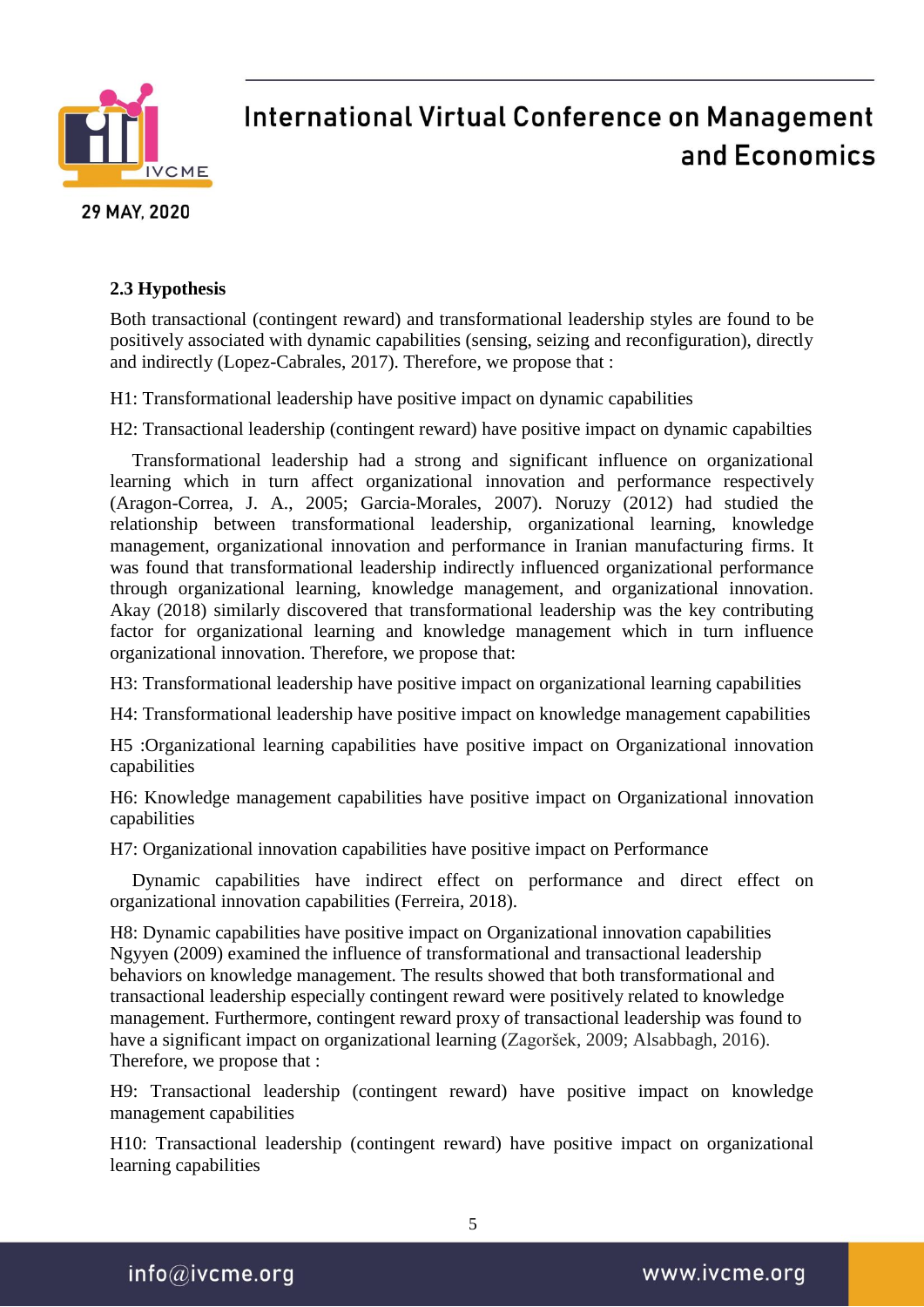

#### 29 MAY, 2020

IT capabilities was studied and found to have direct effect on performance according to resource based view of the firm (Bharadwaj, 2000). Later, researches on IT capability has found that IT capabilities had a significant and direct positive impact on organizational learning (Tippins and Sohi, 2003), dynamic capabilities (Pavlou and El Sawy, 2005), and knowledge management capability (Tanriverdi, 2005). Therefore, we propose that :

H11: IT capabilities have positive impact on dynamic capabilties

H12: IT capabilities have positive impact on organizational learning capabilties

H13: IT capabilities have positive impact on knowledge management capabilities

### **3. Methods**

The purpose of this study was to understand the relationships between leadership styles, IT capabilities, dynamic capabilities, organizational learning capabilities, knowledge management capabilities, organizational innovation capabilities and performance for healthcare sector in digital era. The research also aimed to determine the modelling and causal effects of these variables. The survey method where primary data was collected formed the basis of the chosen methodology for this research study. This study therefore use quantitative approach to test the research model.

#### **3.1 Data collection**

This research investigate private hospitals and clinics that are headquartered in Bangkok, Thailand. Constructs are measured at organizational level. A number of 400 respondents (N=400) were aimed. Randomized sampling method were used to collect data from 400 manager level or above personnel. The list of private hospitals and clinics are according to the private hospital association of Thailand and the association of private clinics. Specifically, the respondents' position in the organizations should be managers or management level who are able to answer questions regarding the strategy, leadership, and management decisions. The first step was to identify potential respondent by phone calls or social network application. After the confirmation by phone or social network application, Structured questionnaires are mailed or uploaded online for the respondent to answer.

#### **3.2 Procedures**

The quantitative procedures will include descriptive statistics and inferential statistics. For descriptive statistics, frequency, mean, and SD are measured for each constructs. To test and explore the relationships between the constructs, structural equation modeling (SEM) technique was used. Confirmatory factor analysis (CFA) will be done to assess the validity of data whether it fit the hypothesized model. Convergence and discriminant will also be testes for construct validity. For reliability, Cronbach's Alpha was performed at the construct level. All the constructs measured above the benchmark of 0.7 are accepted. Structural model fitness was tested by the goodness of fit index such as Chi-square, factor loading, RMSEA, SRMR, GFI, TLI, CFI, and CMIN/DF. Measurement model modification was done until at least acceptable model fit is achieved. Level of acceptance of fit indices are demonstrated in table 1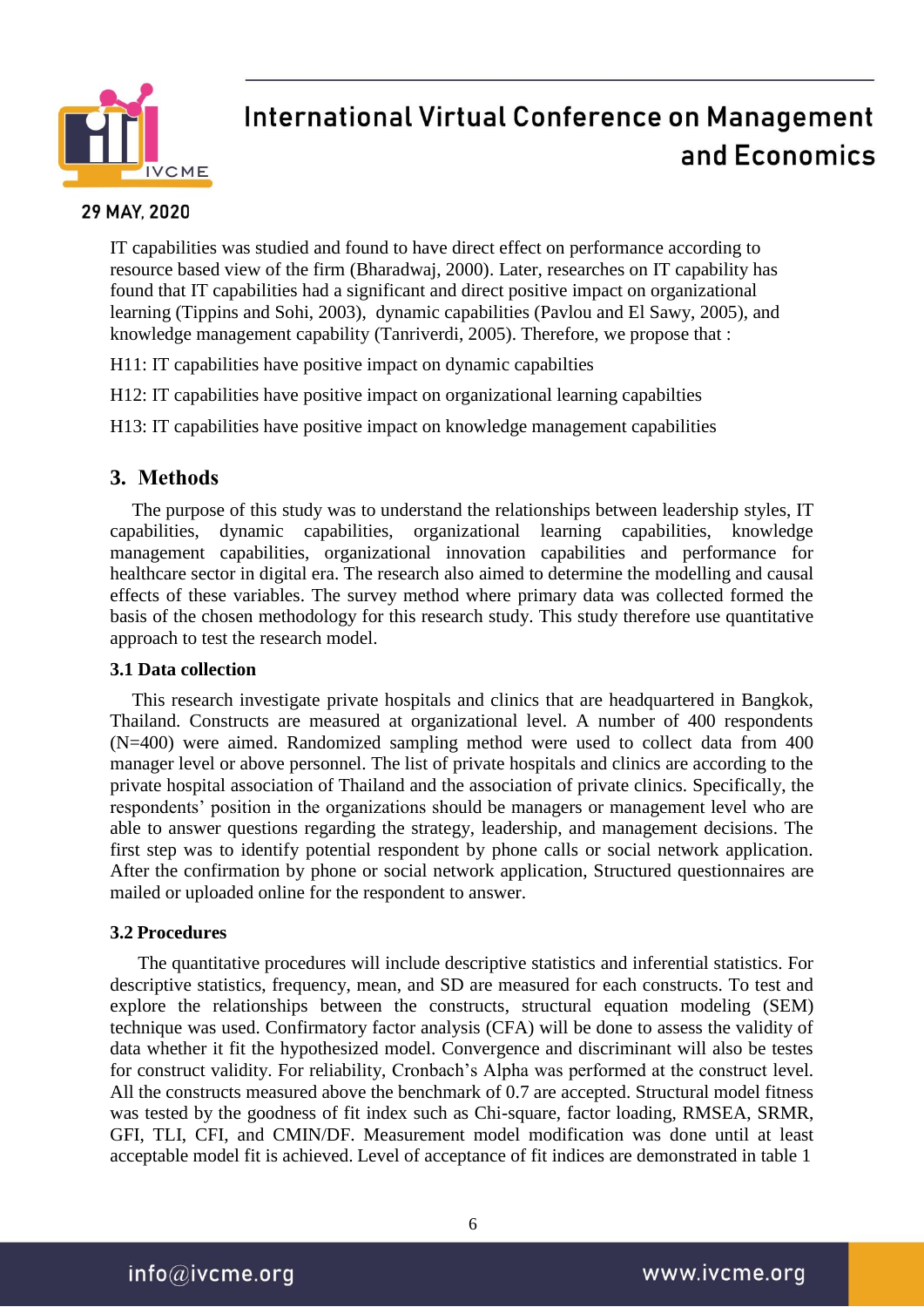

### 29 MAY, 2020

| Table 1: Fit indices and level of acceptance |               |                                                     |  |  |  |
|----------------------------------------------|---------------|-----------------------------------------------------|--|--|--|
| Name of category                             | Name of index | Level of acceptance                                 |  |  |  |
| 1. Absolute fit.                             | Chi-Square    | P-value $> 0.05$ . (Hair et al., 2006)              |  |  |  |
|                                              | <b>RMSEA</b>  | RMSEA $< 0.08$ (Hair et al., 2006)                  |  |  |  |
|                                              | <b>RMR</b>    | RMR< 0.08 (Hair et al., 2006)                       |  |  |  |
|                                              | <b>GFI</b>    | $GFI > 0.90$ (Hair et al., 2006)                    |  |  |  |
| 2. Incremental fit                           | <b>CFI</b>    | $CFI > 0.90$ (Marsh, Hau, & Wen, 2004)              |  |  |  |
|                                              | <b>TLI</b>    | $NFI > 0.90$ (Bentler and Bonnet, 1980)             |  |  |  |
| 3. Parsimonious fit                          | Chisq/df      | Chi-Square/ df $\langle 2.0 \rangle$ (Paswan, 2009) |  |  |  |
|                                              |               |                                                     |  |  |  |

*Source: (adopted from Holmes-Smith et al., 2004)*

Once all constructs in the measurement model were validated and fit indices achieved, the structural model were then tested for path analysis. Modification of structural model was done until at least acceptable model fit was achieved.

#### **3.3 Constructs and Measurements**

Althought variations across the studies were found, the conceptual measurements were consistent. We summarized the measures of each construct as follows. 5 point likert scales were used for the questionnaires of each construct. To develop measures for each construct, we adopted items from literatures as shown in table 2. Each construct is a first-order factor consisted of 5 items.

| Construct                               | Literature source                                                        |  |  |
|-----------------------------------------|--------------------------------------------------------------------------|--|--|
| Transformational leadership             | Noruzy (2012), Garcia Morales et al. (2012), Ur Rehman et<br>al. (2019). |  |  |
| Transactional leadership                | Ur Rehman et al. (2019), Pearce (2002).                                  |  |  |
| IT capabilities                         | Tippins and Sohi (2003), Nwankpa (2016), Turulja (2016).                 |  |  |
| Dynamic capabilities                    | Drnevich (2011)                                                          |  |  |
| Organizational learning<br>capabilities | Garcia Morales et al. (2012), Ur Rehman et al. (2019)                    |  |  |
| Knowledge management<br>capabilities    | Al-bahussin (2013), Noruzy (2012).                                       |  |  |
| Organization innovation<br>capabilities | Akman (2008), Nwankpa (2016).                                            |  |  |
| Performance                             | Gowen (2009), Garcia Morales et al. (2012), and Noruzy<br>(2012)         |  |  |

*Table 2 : Construct and literature source*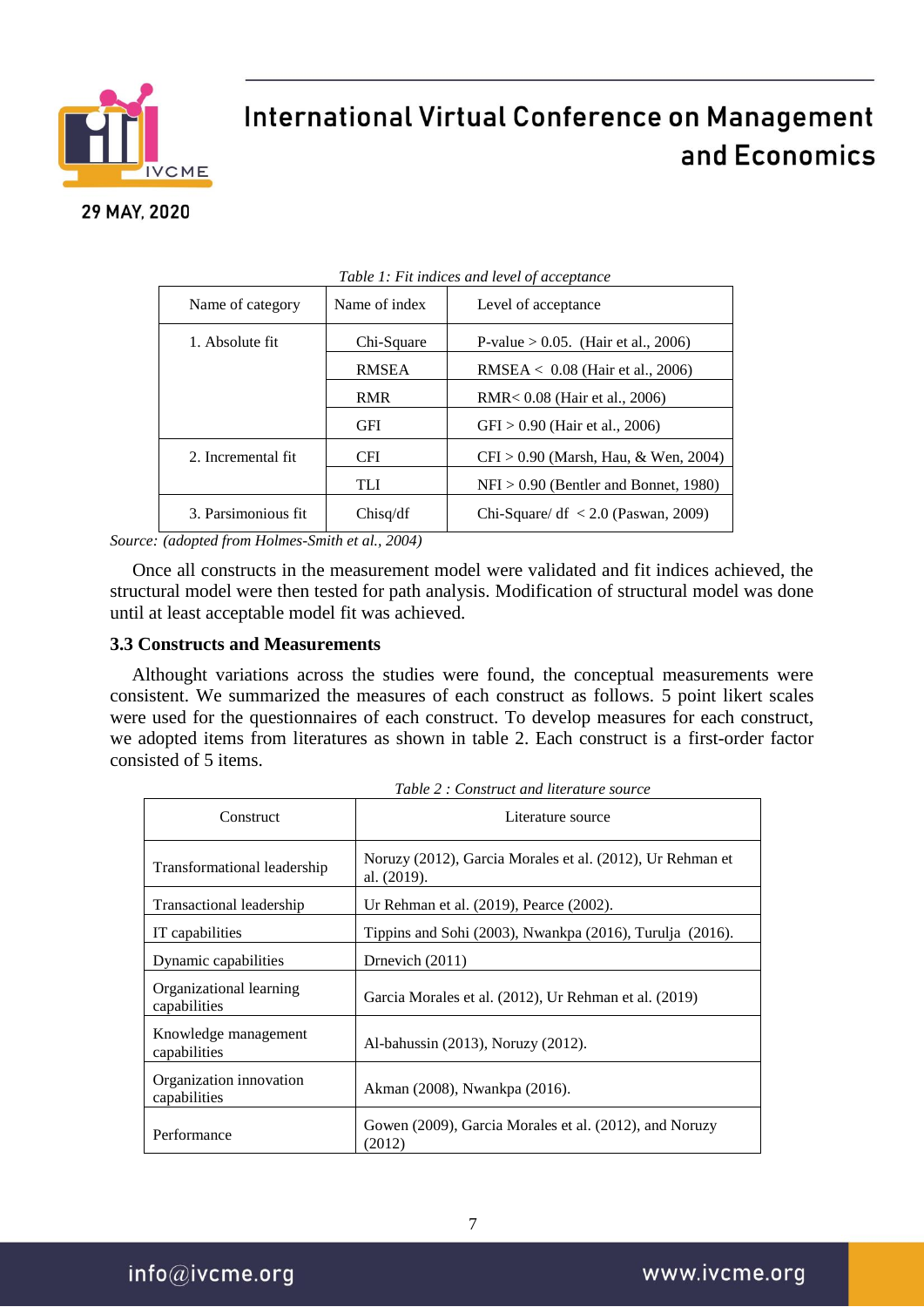

### 29 MAY, 2020

### **4. Results**

There are 2 parts of this section: measurement model and structural model. Data are screened for missing data. There were no negative items that need to be reversed. By examining the questionnaires, 3.38% missing cases were identified of which those cases were removed from the data analysis. Double check was performed in the data entry process to increase accuracy. Frequency distribution statistics showed 4 mistakes in data entry process.

### **4.1 Measurement Model**

Various tests were conducted to examine the validity and reliability of the measurement model. Confirmatory factor analysis (CFA) was conducted for all latent variables use in the research model. Factor loading is accepted at the value greater than 0.50 and preferably 0.70 or above as recommended by Hair et al. (1998). Average variance extracted (AVE) was tested to indicate convergent validity of the constructs. A score of 0.50 or above is desirable. Cronbach's alpha and composite reliability are examined for reliability. Both measurements are aimed at 0.70 or higher. The summary of values of factor loading, Cronbach's alpha, composite reliability, and Average variance extracted (AVE) are demonstrated in Table 3. All values indicated that all constructs met the tests for validity and reliability.

| ruste st summan y of me measurement mouet<br><b>Variables</b> | <b>Indicators</b> | Loading/Weights | Cronbach's Alpha | Composite<br><b>Reliability</b> | <b>AVE</b> |
|---------------------------------------------------------------|-------------------|-----------------|------------------|---------------------------------|------------|
| <b>TFL</b>                                                    | TFL1              | 0.74            | 0.90             | 0.90                            | 0.63       |
| (Transformational<br>leadership)                              | TFL <sub>2</sub>  | $0.8\,$         |                  |                                 |            |
|                                                               | TFL3              | 0.87            |                  |                                 |            |
|                                                               | TFL4              | 0.75            |                  |                                 |            |
|                                                               | TFL5              | 0.81            |                  |                                 |            |
| TSL                                                           | TSL1              | 0.79            | 0.87             | 0.87                            | 0.58       |
| (Transactional                                                | TSL <sub>2</sub>  | 0.73            |                  |                                 |            |
| leadership:<br>contingent                                     | TSL3              | $0.8\,$         |                  |                                 |            |
| reward)                                                       | TSL4              | 0.73            |                  |                                 |            |
|                                                               | TSL5              | 0.74            |                  |                                 |            |
| <b>ITC</b>                                                    | ITC1              | 0.75            | 0.89             | 0.89                            | 0.63       |
| (IT capabilities)                                             | ITC <sub>2</sub>  | 0.84            |                  |                                 |            |
|                                                               | ITC <sub>3</sub>  | 0.85            |                  |                                 |            |
|                                                               | ITC4              | 0.71            |                  |                                 |            |
|                                                               | ITC5              | 0.81            |                  |                                 |            |
| $DC$                                                          | DC1               | 0.77            | 0.92             | 0.92                            | 0.69       |

*Table 3: Summary of the Measurement Model*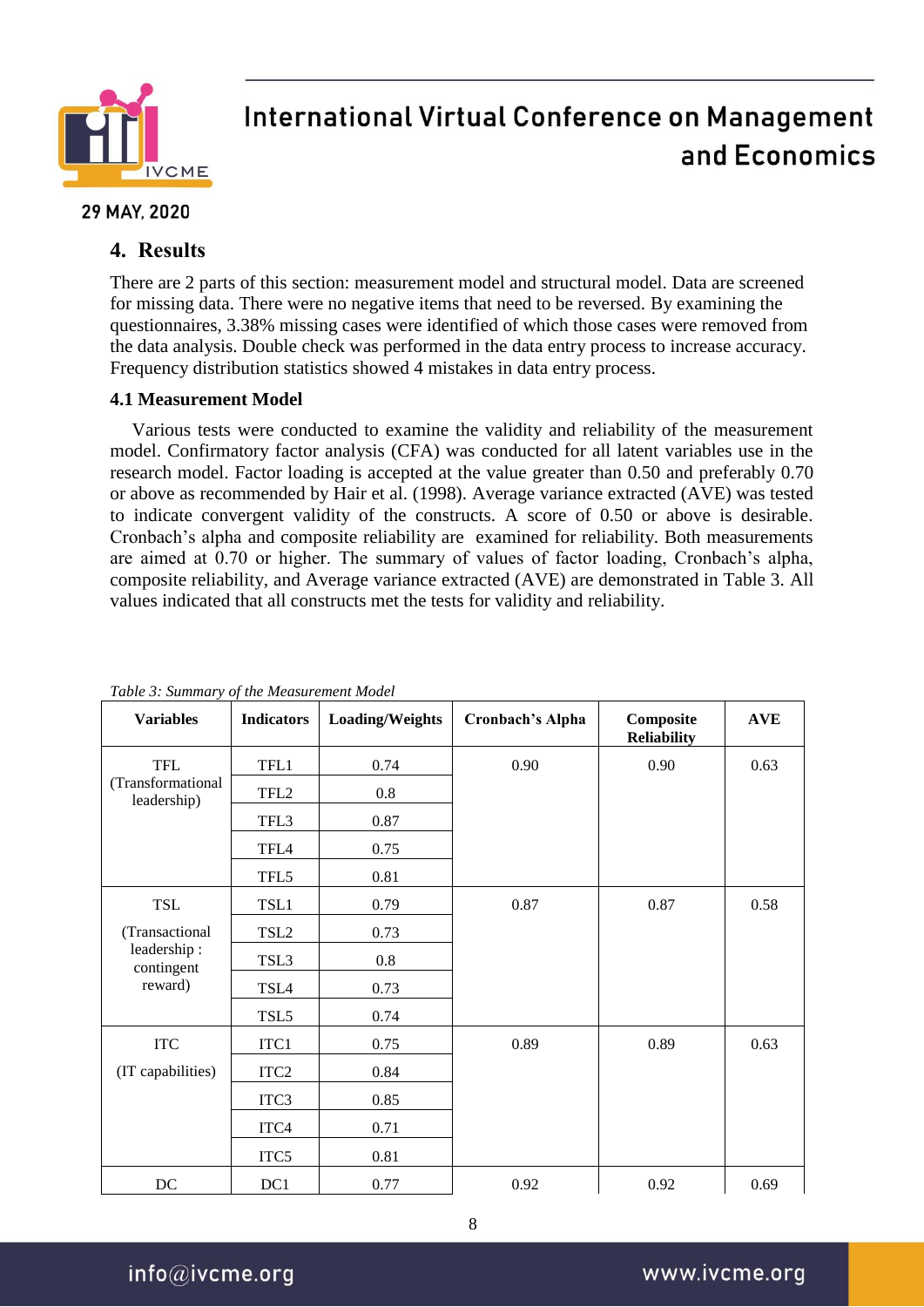

### 29 MAY, 2020

| (Dynamic                       | DC2              | 0.86 |      |      |      |
|--------------------------------|------------------|------|------|------|------|
| capabilities)                  | DC <sub>3</sub>  | 0.9  |      |      |      |
|                                | DC4              | 0.79 |      |      |      |
|                                | DC5              | 0.84 |      |      |      |
| <b>OLC</b>                     | OLC1             | 0.84 | 0.89 | 0.89 | 0.62 |
| (Organizational                | OLC <sub>2</sub> | 0.91 |      |      |      |
| learning<br>capabilities)      | OLC3             | 0.81 |      |      |      |
|                                | OLC4             | 0.77 |      |      |      |
|                                | OLC5             | 0.55 |      |      |      |
| <b>KMC</b>                     | KMC1             | 0.68 | 0.91 | 0.91 | 0.66 |
| (Knowledge                     | KMC <sub>2</sub> | 0.75 |      |      |      |
| $m$ anagement<br>capabilities) | KMC3             | 0.94 |      |      |      |
|                                | KMC4             | 0.9  |      |      |      |
|                                | KMC5             | 0.76 |      |      |      |
| OIC                            | OIC1             | 0.78 | 0.90 | 0.90 | 0.64 |
| (Organizational                | OIC <sub>2</sub> | 0.85 |      |      |      |
| innovation<br>capabilities)    | OIC <sub>3</sub> | 0.84 |      |      |      |
|                                | OIC4             | 0.83 |      |      |      |
|                                | OIC <sub>5</sub> | 0.7  |      |      |      |
| $\mathbf P$                    | P <sub>1</sub>   | 0.74 | 0.85 | 0.85 | 0.54 |
| (Performance)                  | P <sub>2</sub>   | 0.61 |      |      |      |
|                                | P <sub>3</sub>   | 0.69 |      |      |      |
|                                | P <sub>4</sub>   | 0.82 |      |      |      |
|                                | P <sub>5</sub>   | 0.79 |      |      |      |

### **4.2 Structural Model**

The first model was tested according to the hypothesis. Covariance were done until the final path model revealed acceptable fit indices. The final path model is shown in figure 2. Therefore the results indicated a reasonable fit between the model and the data. The final path model is accepted as the empirical model of this research.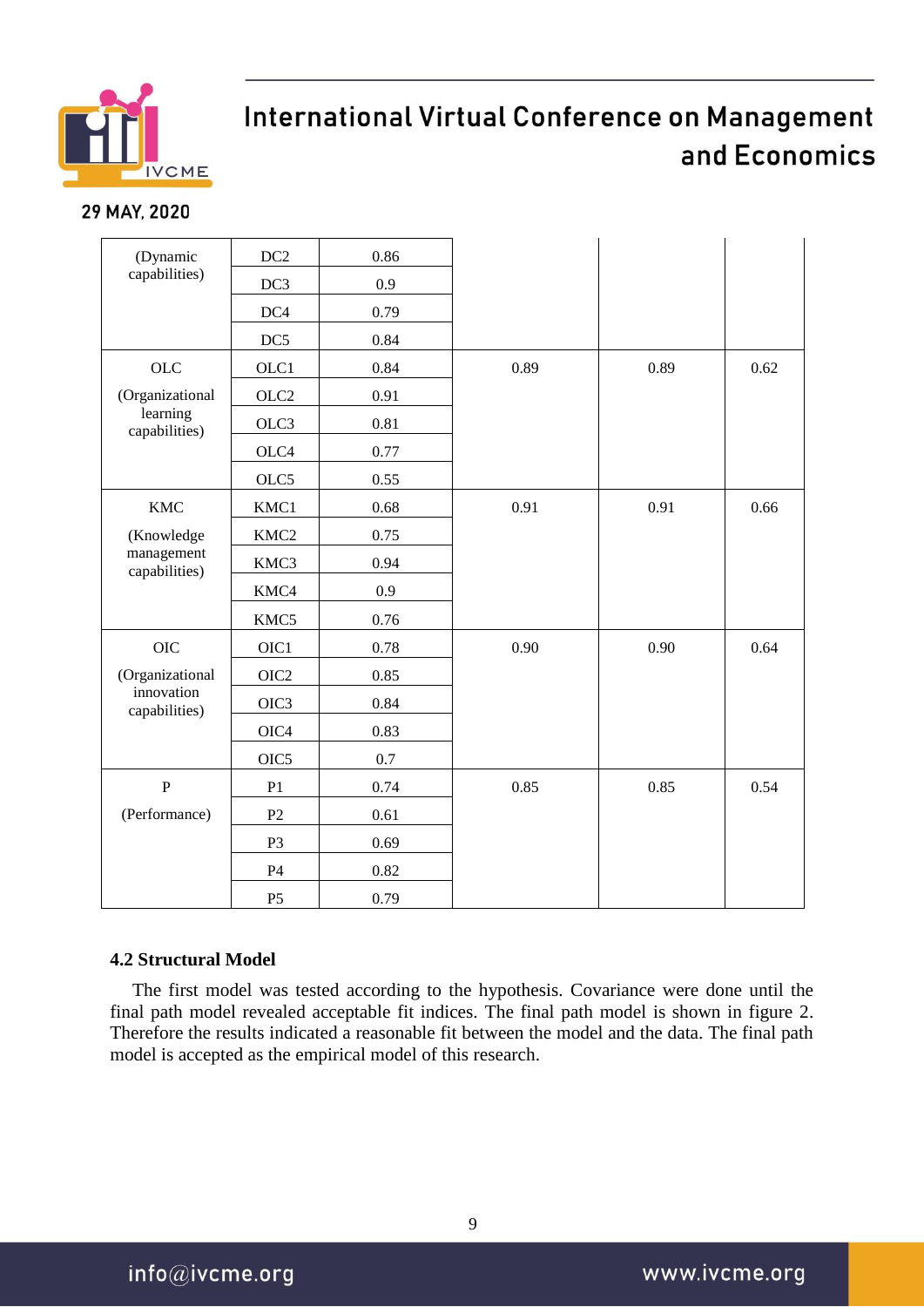

29 MAY, 2020



*Figure 2: Final path model with standardized coefficients.* 

#### **5. Discussion and implications**

This section presents the discussions and implications of the results of the current study. The results of the study are discussed with regard to the existing literature. Both theoretical and practical implications of these results are presented.

Our findings showed that Transformational leadership have the effects on Organizational learning capabilities, Knowledge management capabilities which in turn effect organizational innovation capabilities and performance consequently. These findings are consistent with previous studies, particularly those developed by Aragon-Correa (2005), J. A., Garcia-Morales, (2007), Noruzy (2012), and Akay (2018). Transformational leadership did not have any significant effect on dynamic capabilities. Most previous studies did not test the relationship between Transformational leadership and dynamic capabilities. Lopez-Cabrales (2015) argued that Transformational leadership was found to be positively associated with sensing and seizing proxy of dynamic capabilities. Transactional leadership (contingent rewards) did not have significant effects on other variables in this study. Transactional leadership has not been applied or studied much at the strategic level. Previous literatures suggest that transformational leadership has better performance outcomes than transactional leadership (Epitropaki and Martin, 2005; Lopez-Cabrales, 2015). IT capabilities have indirect effect with organizational innovation capabilities and performance through the mediating effects of dynamic capabilities, Organizational learning capabilities, and Knowledge management capabilities. These findings are in line with Tippins and Sohi (2003), Pavlou and El Sawy (2005) and Tanriverdi (2005). Bharadwaj (2000) argued that IT capabilities have direct effect with performance.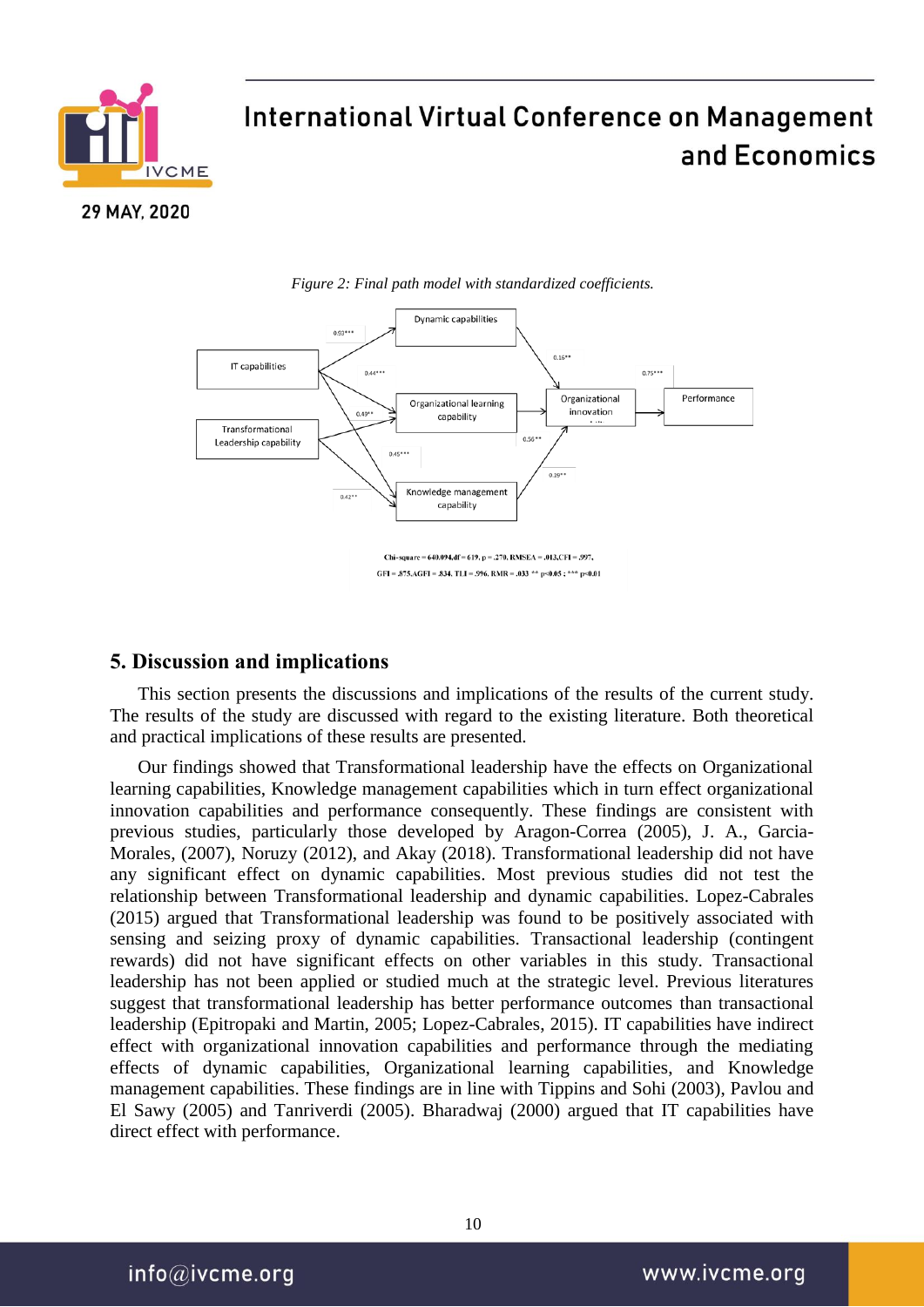

#### 29 MAY, 2020

This paper bridge a gap in the literature concerning the relationship between leadership styles, organizational capabilities, and performance. The research demonstrated the importance of integrating IT capabilities, dynamic capabilities, Organizational learning capabilities, Knowledge management capabilities, and organizational innovation capabilities as parts of organizational capabilities that together with transformational leadership enhance performance in digital era.

The findings are also relevant for practice. First, managers and executives of private hospitals and clinics should develop transformational leadership and IT capabilities for their organizations in digital era. Second, dynamic capabilities, Organizational learning capabilities, and Knowledge management capabilities have to be created. Last, a culture of innovation should be fostered to build organizational innovation capabilities in order to achieve better performance in digital era.

### **6. Limitations and future research**

First, this study investigate only transformational leadership and transactional leadership style. Future study could consider other new and emerging leadership style like digital leadership. Second, this research use subjective measures of performance. Future study could use both subjective and objective measures of performance. Third, there are other variables that interrelate or moderate with the factors in this study such as organizational culture, organization structure, environmental dynamism, etc. Future study could include these in the research model. Finally, this paper solely concentrated on private hospitals and clinics. Other groups of private healthcare providers such as spa, dental clinic, and wellness center may be included. Public hospital and clinics could provide different or wider evidence.

### **7. Conclusion**

The results showed that transformational leadership and IT capabilities have indirect effects on performance via Dynamic capabilties, Organizational learning capabilities, Knowledge management capabilities which in turn effect organizational innovation capabilities. Therefore, we conclude that if Thai hospitals and clinics intend to achieve better performance on digital era, they should consider building these capabilities including transformational leadership, IT capabilities, dynamic capabilities, organizational learning capabilities, knowledge management capabilities and organizational innovation capabilities. They also need to understand the mechanism or the interactions between each capability. From this study, the empirical model for leadership styles and organizational capabilities for performance in digital era is establised.

### **References**

[1] Adnan, M., Abdulhamid, T., & Sohail, B. (2018). Predicting Firm Performance Through Resource-Based Framework. *European Journal of Business & Management*, *10*(1), 31-36.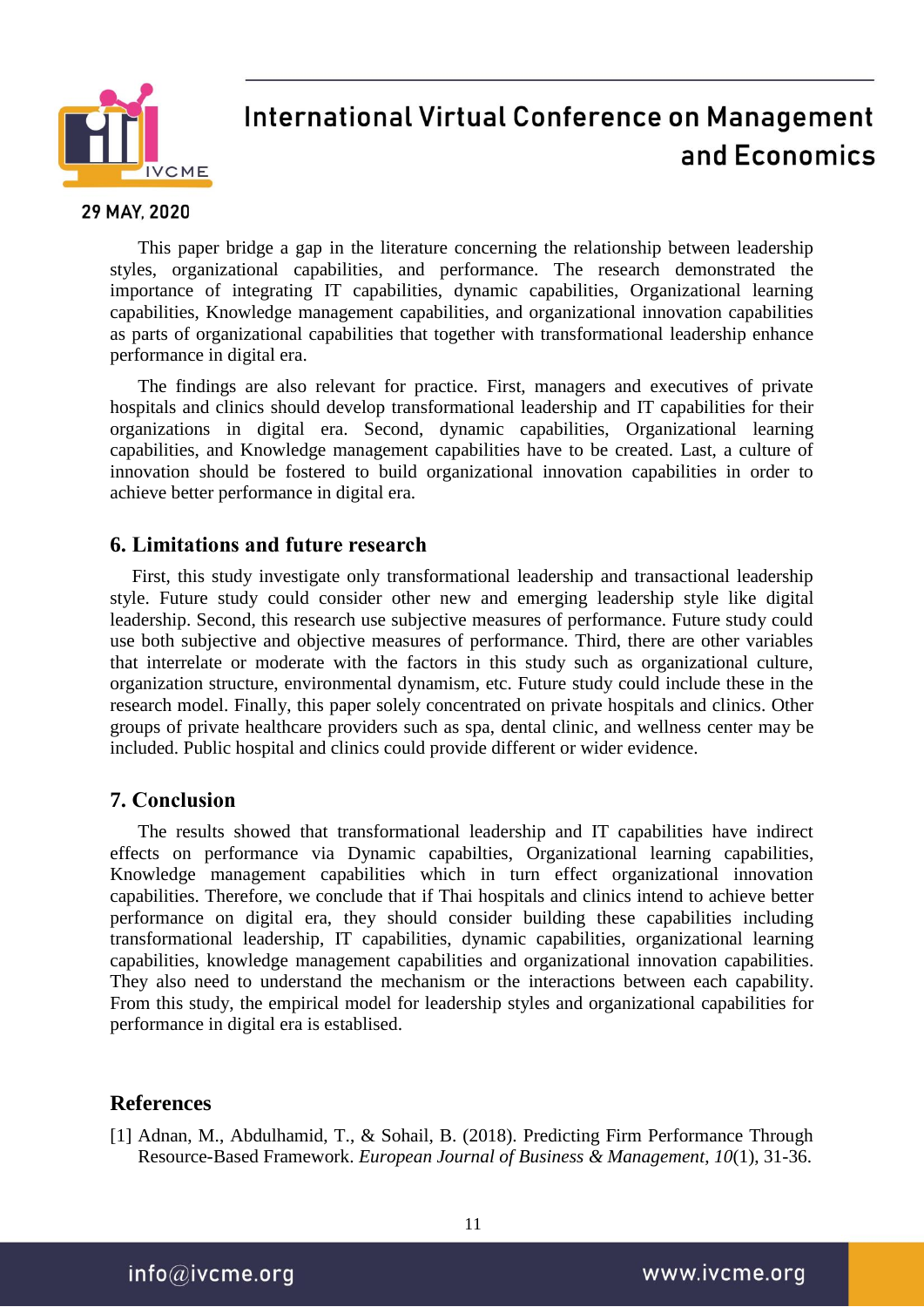

#### 29 MAY, 2020

- [2] Akay, E., & Demirel, A. G. (2017). Transformational leadership and innovation: An empirical study of direct and indirect effects in HR consulting companies. *International Journal of Business & Management*, *13*(1), 131-142.
- [3] Akman, G., & Yilmaz, C. (2008). Innovative capability, innovation strategy and market orientation: an empirical analysis in Turkish software industry. *International journal of innovation management*, *12*(01), 69-111.
- [4] Al-Bahussin, S. A., & El-Garaihy, W. H. (2013). The impact of human resource management practices, organisational culture, organisational innovation and knowledge management on organisational performance in large Saudi organisations: Structural equation modeling with conceptual framework. *International Journal of Business and management*, *8*(22), 1.
- [5] Alsabbagh, M., & Khalil, A. H. (2016). The impact of leadership styles on organizational learning (an empirical study on the education sector in Damascus city). *International Journal of Academic Research in Business and Social Sciences*, *6*(5), 197-216.
- [6] Aragón-Correa, J. A., García-Morales, V. J., & Cordón-Pozo, E. (2007). Leadership and organizational learning's role on innovation and performance: Lessons from Spain. *Industrial marketing management*, *36*(3), 349-359.
- [7] Barney, J. (1991). Firm resources and sustained competitive advantage. Journal of management, 17(1), 99-120.
- [8] Bass, B. M., & Avolio, B. J. (1992). Multifactor leadership questionnaire-short form 6S. *Binghamton, NY: Center for Leadership Studies*.
- [9] Bharadwaj, A. S. (2000). A resource-based perspective on information technology capability and firm performance: an empirical investigation. *MIS quarterly*, 169-196.
- [10]Carcary, M., Doherty, E., & Conway, G. (2016, September). A dynamic capability approach to digital transformation: a focus on key foundational themes. In *The European Conference on Information Systems Management* (p. 20). Academic Conferences International Limited.
- [11]Lopez-Cabrales, A., Bornay-Barrachina, M., & Diaz-Fernandez, M. (2017). Leadership and dynamic capabilities: the role of HR systems. *Personnel Review*, *46*(2), 255-276.
- [12]Drnevich, P. L., & Kriauciunas, A. P. (2011). Clarifying the conditions and limits of the contributions of ordinary and dynamic capabilities to relative firm performance. *Strategic management journal*, *32*(3), 254-279
- [13]Eisenhardt, K. M., & Martin, J. A. (2000). Dynamic capabilities: what are they?. Strategic management journal, 21(10‐11), 1105-1121.
- [14]Ferlie, E. (2014). Resource based view: a promising new theory for healthcare organizations: comment on" Resource based view of the firm as a theoretical lens on the organisational consequences of quality improvement". *International journal of health policy and management*, *3*(6), 347.

12